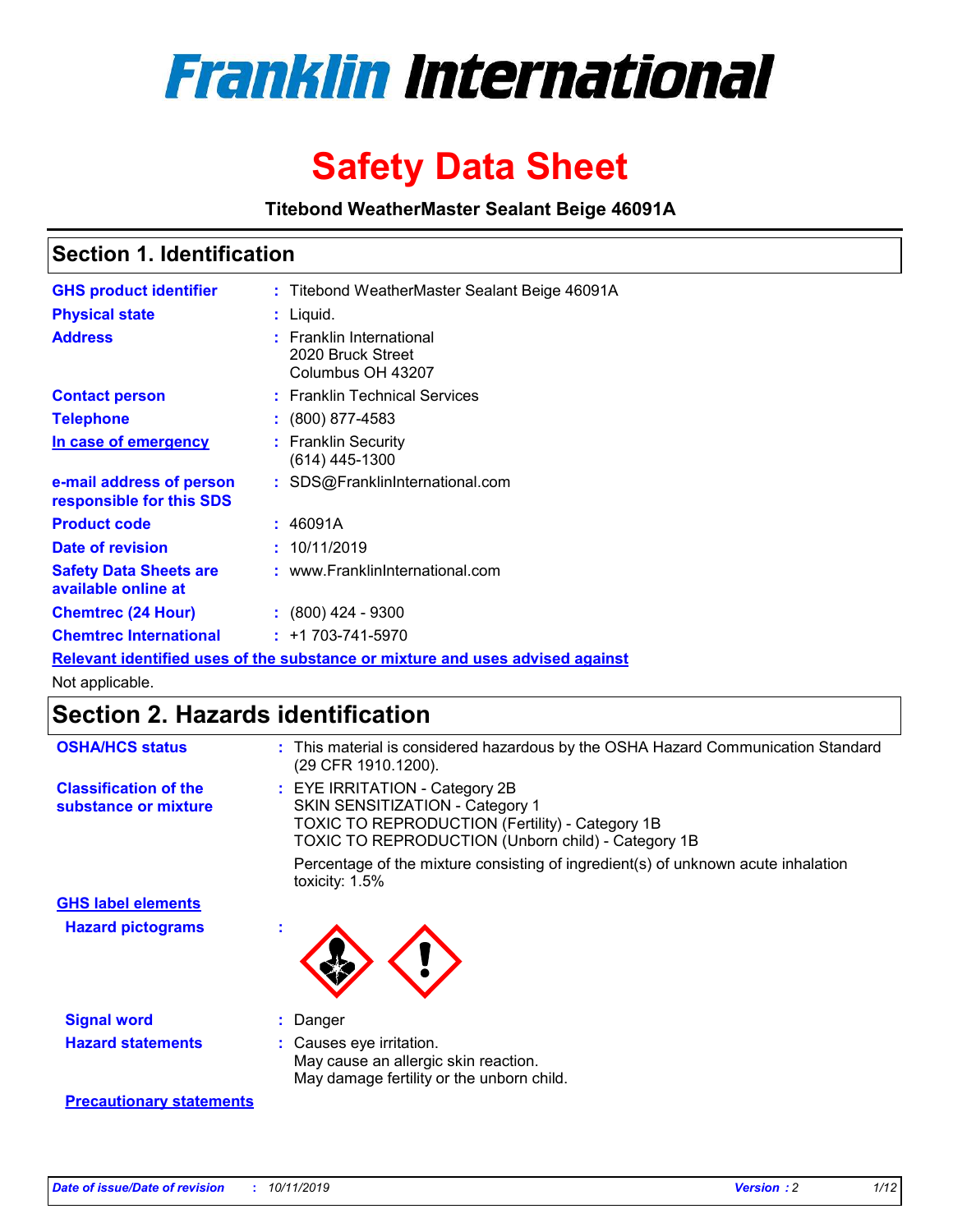## **Section 2. Hazards identification**

| <b>Prevention</b>                          | : Obtain special instructions before use. Do not handle until all safety precautions have<br>been read and understood. Wear protective gloves. Wear eye or face protection.<br>Wear protective clothing. Avoid breathing vapor. Wash hands thoroughly after handling.<br>Contaminated work clothing must not be allowed out of the workplace.                                                        |
|--------------------------------------------|------------------------------------------------------------------------------------------------------------------------------------------------------------------------------------------------------------------------------------------------------------------------------------------------------------------------------------------------------------------------------------------------------|
| <b>Response</b>                            | : IF exposed or concerned: Get medical attention. IF ON SKIN: Wash with plenty of<br>soap and water. Wash contaminated clothing before reuse. If skin irritation or rash<br>occurs: Get medical attention. IF IN EYES: Rinse cautiously with water for several<br>minutes. Remove contact lenses, if present and easy to do. Continue rinsing. If eye<br>irritation persists: Get medical attention. |
| <b>Storage</b>                             | : Store locked up.                                                                                                                                                                                                                                                                                                                                                                                   |
| <b>Disposal</b>                            | : Dispose of contents and container in accordance with all local, regional, national and<br>international regulations.                                                                                                                                                                                                                                                                               |
| <b>Hazards not otherwise</b><br>classified | : Product generates methanol during cure.                                                                                                                                                                                                                                                                                                                                                            |
|                                            |                                                                                                                                                                                                                                                                                                                                                                                                      |

# **Section 3. Composition/information on ingredients**

| <b>Substance/mixture</b><br>Mixture                  |                   |                     |
|------------------------------------------------------|-------------------|---------------------|
| <b>Ingredient name</b>                               | $\frac{9}{6}$     | <b>CAS number</b>   |
| 3-aminopropyltriethoxysilane<br>Dibutyltin dilaurate | l≤3<br>$\leq 0.3$ | 919-30-2<br>77-58-7 |

Any concentration shown as a range is to protect confidentiality or is due to batch variation.

**There are no additional ingredients present which, within the current knowledge of the supplier and in the concentrations applicable, are classified as hazardous to health or the environment and hence require reporting in this section.**

**Occupational exposure limits, if available, are listed in Section 8.**

# **Section 4. First aid measures**

| <b>Description of necessary first aid measures</b> |                                                                                                                                                                                                                                                                                                                                                                                                                                                                                                                                                                                                                                                                                                                                                                           |  |  |  |
|----------------------------------------------------|---------------------------------------------------------------------------------------------------------------------------------------------------------------------------------------------------------------------------------------------------------------------------------------------------------------------------------------------------------------------------------------------------------------------------------------------------------------------------------------------------------------------------------------------------------------------------------------------------------------------------------------------------------------------------------------------------------------------------------------------------------------------------|--|--|--|
| <b>Eye contact</b>                                 | : Immediately flush eyes with plenty of water, occasionally lifting the upper and lower<br>eyelids. Check for and remove any contact lenses. Continue to rinse for at least 10<br>minutes. If irritation persists, get medical attention.                                                                                                                                                                                                                                                                                                                                                                                                                                                                                                                                 |  |  |  |
| <b>Inhalation</b>                                  | : Remove victim to fresh air and keep at rest in a position comfortable for breathing. If<br>not breathing, if breathing is irregular or if respiratory arrest occurs, provide artificial<br>respiration or oxygen by trained personnel. It may be dangerous to the person providing<br>aid to give mouth-to-mouth resuscitation. Get medical attention. If unconscious, place<br>in recovery position and get medical attention immediately. Maintain an open airway.<br>Loosen tight clothing such as a collar, tie, belt or waistband. In case of inhalation of<br>decomposition products in a fire, symptoms may be delayed. The exposed person may<br>need to be kept under medical surveillance for 48 hours.                                                       |  |  |  |
| <b>Skin contact</b>                                | : Wash with plenty of soap and water. Remove contaminated clothing and shoes. Wash<br>contaminated clothing thoroughly with water before removing it, or wear gloves.<br>Continue to rinse for at least 10 minutes. Get medical attention. In the event of any<br>complaints or symptoms, avoid further exposure. Wash clothing before reuse. Clean<br>shoes thoroughly before reuse.                                                                                                                                                                                                                                                                                                                                                                                     |  |  |  |
| <b>Ingestion</b>                                   | : Wash out mouth with water. Remove dentures if any. Remove victim to fresh air and<br>keep at rest in a position comfortable for breathing. If material has been swallowed and<br>the exposed person is conscious, give small quantities of water to drink. Stop if the<br>exposed person feels sick as vomiting may be dangerous. Do not induce vomiting<br>unless directed to do so by medical personnel. If vomiting occurs, the head should be<br>kept low so that vomit does not enter the lungs. Get medical attention. Never give<br>anything by mouth to an unconscious person. If unconscious, place in recovery position<br>and get medical attention immediately. Maintain an open airway. Loosen tight clothing<br>such as a collar, tie, belt or waistband. |  |  |  |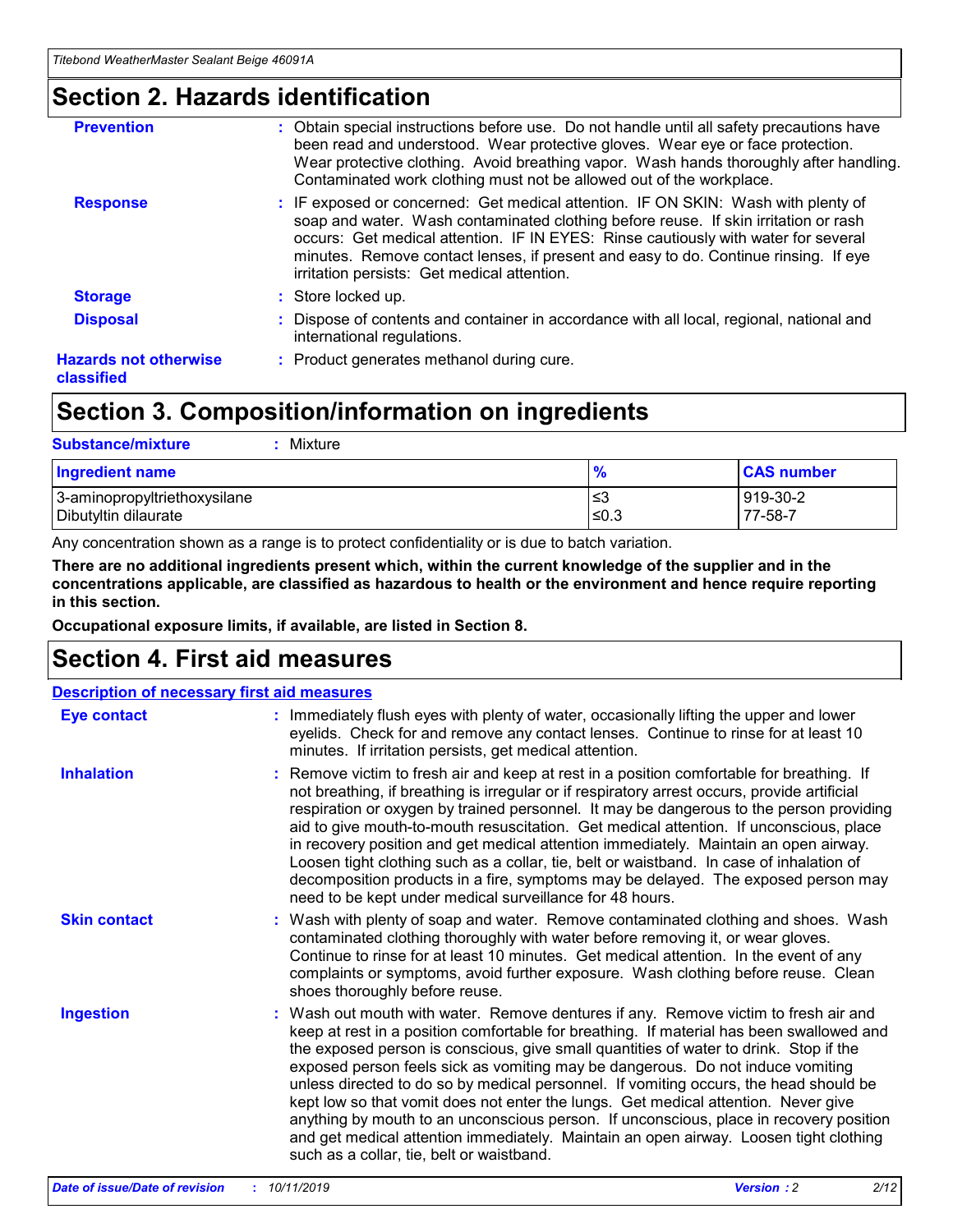# **Section 4. First aid measures**

| Most important symptoms/effects, acute and delayed |                                       |                                                                                                                                                                                                                                                                                                                                                                                                                 |  |  |  |
|----------------------------------------------------|---------------------------------------|-----------------------------------------------------------------------------------------------------------------------------------------------------------------------------------------------------------------------------------------------------------------------------------------------------------------------------------------------------------------------------------------------------------------|--|--|--|
|                                                    | <b>Potential acute health effects</b> |                                                                                                                                                                                                                                                                                                                                                                                                                 |  |  |  |
| <b>Eye contact</b>                                 |                                       | : May cause eye irritation.                                                                                                                                                                                                                                                                                                                                                                                     |  |  |  |
| <b>Inhalation</b>                                  |                                       | : No known significant effects or critical hazards.                                                                                                                                                                                                                                                                                                                                                             |  |  |  |
| <b>Skin contact</b>                                |                                       | : May cause skin irritation.                                                                                                                                                                                                                                                                                                                                                                                    |  |  |  |
| <b>Ingestion</b>                                   |                                       | : No known significant effects or critical hazards.                                                                                                                                                                                                                                                                                                                                                             |  |  |  |
| Over-exposure signs/symptoms                       |                                       |                                                                                                                                                                                                                                                                                                                                                                                                                 |  |  |  |
| <b>Eye contact</b>                                 |                                       | : Adverse symptoms may include the following:<br>irritation<br>watering<br>redness                                                                                                                                                                                                                                                                                                                              |  |  |  |
| <b>Inhalation</b>                                  |                                       | : Adverse symptoms may include the following:<br>reduced fetal weight<br>increase in fetal deaths<br>skeletal malformations                                                                                                                                                                                                                                                                                     |  |  |  |
| <b>Skin contact</b>                                |                                       | : Adverse symptoms may include the following:<br>irritation<br>redness<br>reduced fetal weight<br>increase in fetal deaths<br>skeletal malformations                                                                                                                                                                                                                                                            |  |  |  |
| <b>Ingestion</b>                                   |                                       | : Adverse symptoms may include the following:<br>reduced fetal weight<br>increase in fetal deaths<br>skeletal malformations                                                                                                                                                                                                                                                                                     |  |  |  |
|                                                    |                                       | <b>Indication of immediate medical attention and special treatment needed, if necessary</b>                                                                                                                                                                                                                                                                                                                     |  |  |  |
| <b>Notes to physician</b>                          |                                       | : In case of inhalation of decomposition products in a fire, symptoms may be delayed.<br>The exposed person may need to be kept under medical surveillance for 48 hours.                                                                                                                                                                                                                                        |  |  |  |
| <b>Specific treatments</b>                         |                                       | : No specific treatment.                                                                                                                                                                                                                                                                                                                                                                                        |  |  |  |
| <b>Protection of first-aiders</b>                  |                                       | : No action shall be taken involving any personal risk or without suitable training. If it is<br>suspected that fumes are still present, the rescuer should wear an appropriate mask or<br>self-contained breathing apparatus. It may be dangerous to the person providing aid to<br>give mouth-to-mouth resuscitation. Wash contaminated clothing thoroughly with water<br>before removing it, or wear gloves. |  |  |  |

**See toxicological information (Section 11)**

## **Section 5. Fire-fighting measures**

| <b>Extinguishing media</b>                             |                                                                                                                                                                                                     |
|--------------------------------------------------------|-----------------------------------------------------------------------------------------------------------------------------------------------------------------------------------------------------|
| <b>Suitable extinguishing</b><br>media                 | : Use an extinguishing agent suitable for the surrounding fire.                                                                                                                                     |
| <b>Unsuitable extinguishing</b><br>media               | : None known.                                                                                                                                                                                       |
| <b>Specific hazards arising</b><br>from the chemical   | : In a fire or if heated, a pressure increase will occur and the container may burst.                                                                                                               |
| <b>Hazardous thermal</b><br>decomposition products     | : Decomposition products may include the following materials:<br>carbon dioxide<br>carbon monoxide<br>nitrogen oxides<br>metal oxide/oxides                                                         |
| <b>Special protective actions</b><br>for fire-fighters | : Promptly isolate the scene by removing all persons from the vicinity of the incident if<br>there is a fire. No action shall be taken involving any personal risk or without suitable<br>training. |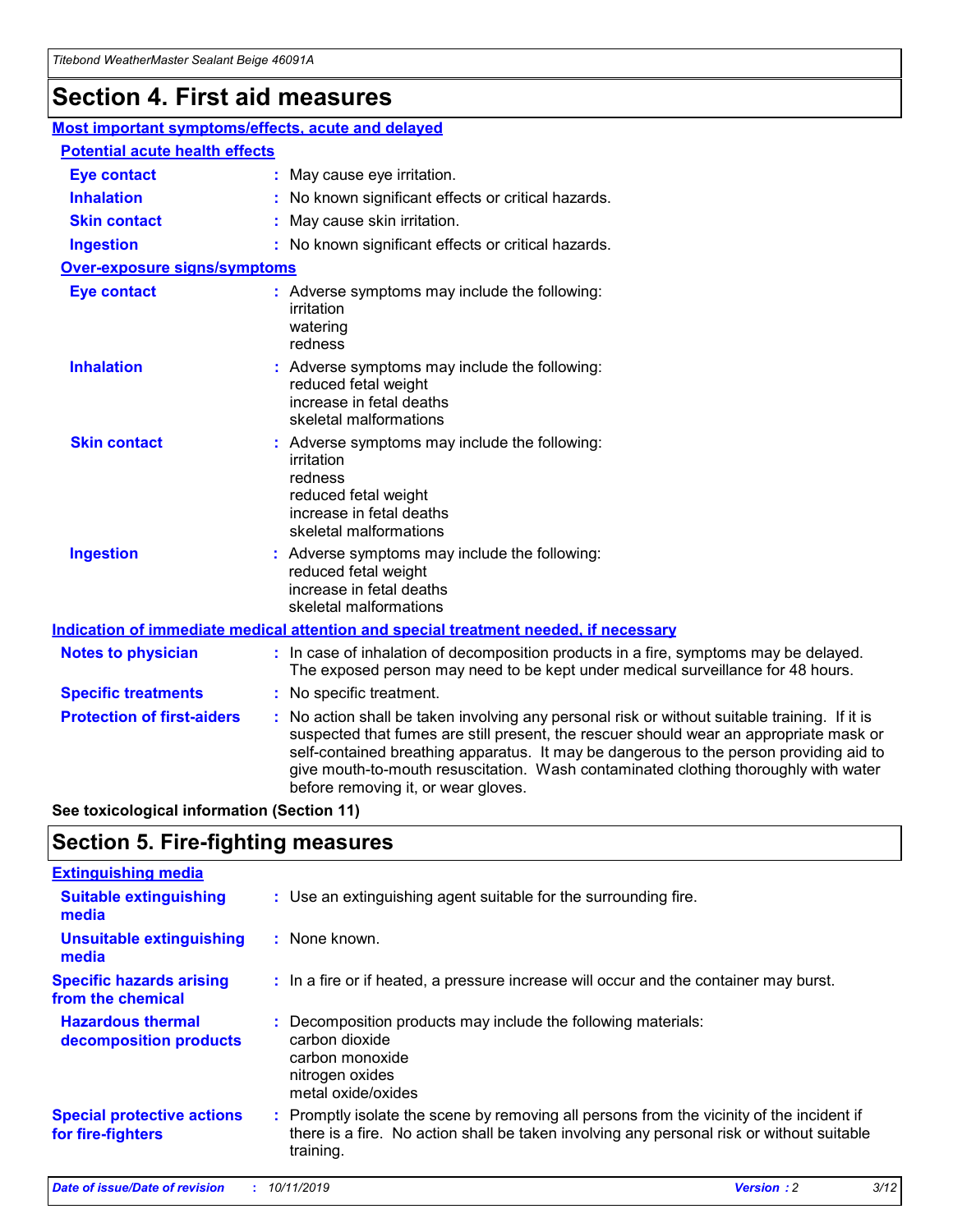## **Section 5. Fire-fighting measures**

**Special protective equipment for fire-fighters** Fire-fighters should wear appropriate protective equipment and self-contained breathing **:** apparatus (SCBA) with a full face-piece operated in positive pressure mode.

## **Section 6. Accidental release measures**

## **Personal precautions, protective equipment and emergency procedures**

| For non-emergency<br>personnel                               | : No action shall be taken involving any personal risk or without suitable training.<br>Evacuate surrounding areas. Keep unnecessary and unprotected personnel from<br>entering. Do not touch or walk through spilled material. Avoid breathing vapor or mist.<br>Provide adequate ventilation. Wear appropriate respirator when ventilation is<br>inadequate. Put on appropriate personal protective equipment.                                                                                                                                                                                                                                                                                             |
|--------------------------------------------------------------|--------------------------------------------------------------------------------------------------------------------------------------------------------------------------------------------------------------------------------------------------------------------------------------------------------------------------------------------------------------------------------------------------------------------------------------------------------------------------------------------------------------------------------------------------------------------------------------------------------------------------------------------------------------------------------------------------------------|
| For emergency responders                                     | : If specialized clothing is required to deal with the spillage, take note of any information in<br>Section 8 on suitable and unsuitable materials. See also the information in "For non-<br>emergency personnel".                                                                                                                                                                                                                                                                                                                                                                                                                                                                                           |
| <b>Environmental precautions</b>                             | : Avoid dispersal of spilled material and runoff and contact with soil, waterways, drains<br>and sewers. Inform the relevant authorities if the product has caused environmental<br>pollution (sewers, waterways, soil or air).                                                                                                                                                                                                                                                                                                                                                                                                                                                                              |
| <b>Methods and materials for containment and cleaning up</b> |                                                                                                                                                                                                                                                                                                                                                                                                                                                                                                                                                                                                                                                                                                              |
| <b>Small spill</b>                                           | : Stop leak if without risk. Move containers from spill area. Dilute with water and mop up<br>if water-soluble. Alternatively, or if water-insoluble, absorb with an inert dry material and<br>place in an appropriate waste disposal container. Dispose of via a licensed waste<br>disposal contractor.                                                                                                                                                                                                                                                                                                                                                                                                     |
| <b>Large spill</b>                                           | : Stop leak if without risk. Move containers from spill area. Approach release from<br>upwind. Prevent entry into sewers, water courses, basements or confined areas. Wash<br>spillages into an effluent treatment plant or proceed as follows. Contain and collect<br>spillage with non-combustible, absorbent material e.g. sand, earth, vermiculite or<br>diatomaceous earth and place in container for disposal according to local regulations<br>(see Section 13). Dispose of via a licensed waste disposal contractor. Contaminated<br>absorbent material may pose the same hazard as the spilled product. Note: see<br>Section 1 for emergency contact information and Section 13 for waste disposal. |

# **Section 7. Handling and storage**

| <b>Precautions for safe handling</b>                                             |                                                                                                                                                                                                                                                                                                                                                                                                                                                                                                                                                                                                                                                                                                                                                                                                                                                  |
|----------------------------------------------------------------------------------|--------------------------------------------------------------------------------------------------------------------------------------------------------------------------------------------------------------------------------------------------------------------------------------------------------------------------------------------------------------------------------------------------------------------------------------------------------------------------------------------------------------------------------------------------------------------------------------------------------------------------------------------------------------------------------------------------------------------------------------------------------------------------------------------------------------------------------------------------|
| <b>Protective measures</b>                                                       | : Put on appropriate personal protective equipment (see Section 8). Persons with a<br>history of skin sensitization problems should not be employed in any process in which<br>this product is used. Avoid exposure - obtain special instructions before use. Avoid<br>exposure during pregnancy. Do not handle until all safety precautions have been read<br>and understood. Do not get in eyes or on skin or clothing. Do not ingest. Avoid<br>breathing vapor or mist. If during normal use the material presents a respiratory hazard,<br>use only with adequate ventilation or wear appropriate respirator. Keep in the original<br>container or an approved alternative made from a compatible material, kept tightly<br>closed when not in use. Empty containers retain product residue and can be hazardous.<br>Do not reuse container. |
| <b>Advice on general</b><br>occupational hygiene                                 | : Eating, drinking and smoking should be prohibited in areas where this material is<br>handled, stored and processed. Workers should wash hands and face before eating,<br>drinking and smoking. Remove contaminated clothing and protective equipment before<br>entering eating areas. See also Section 8 for additional information on hygiene<br>measures.                                                                                                                                                                                                                                                                                                                                                                                                                                                                                    |
| <b>Conditions for safe storage,</b><br>including any<br><b>incompatibilities</b> | Store between the following temperatures: 0 to $120^{\circ}$ C (32 to $248^{\circ}$ F). Store in<br>accordance with local regulations. Store in original container protected from direct<br>sunlight in a dry, cool and well-ventilated area, away from incompatible materials (see<br>Section 10) and food and drink. Store locked up. Keep container tightly closed and<br>sealed until ready for use. Containers that have been opened must be carefully<br>resealed and kept upright to prevent leakage. Do not store in unlabeled containers.<br>Use appropriate containment to avoid environmental contamination. See Section 10 for<br>incompatible materials before handling or use.                                                                                                                                                     |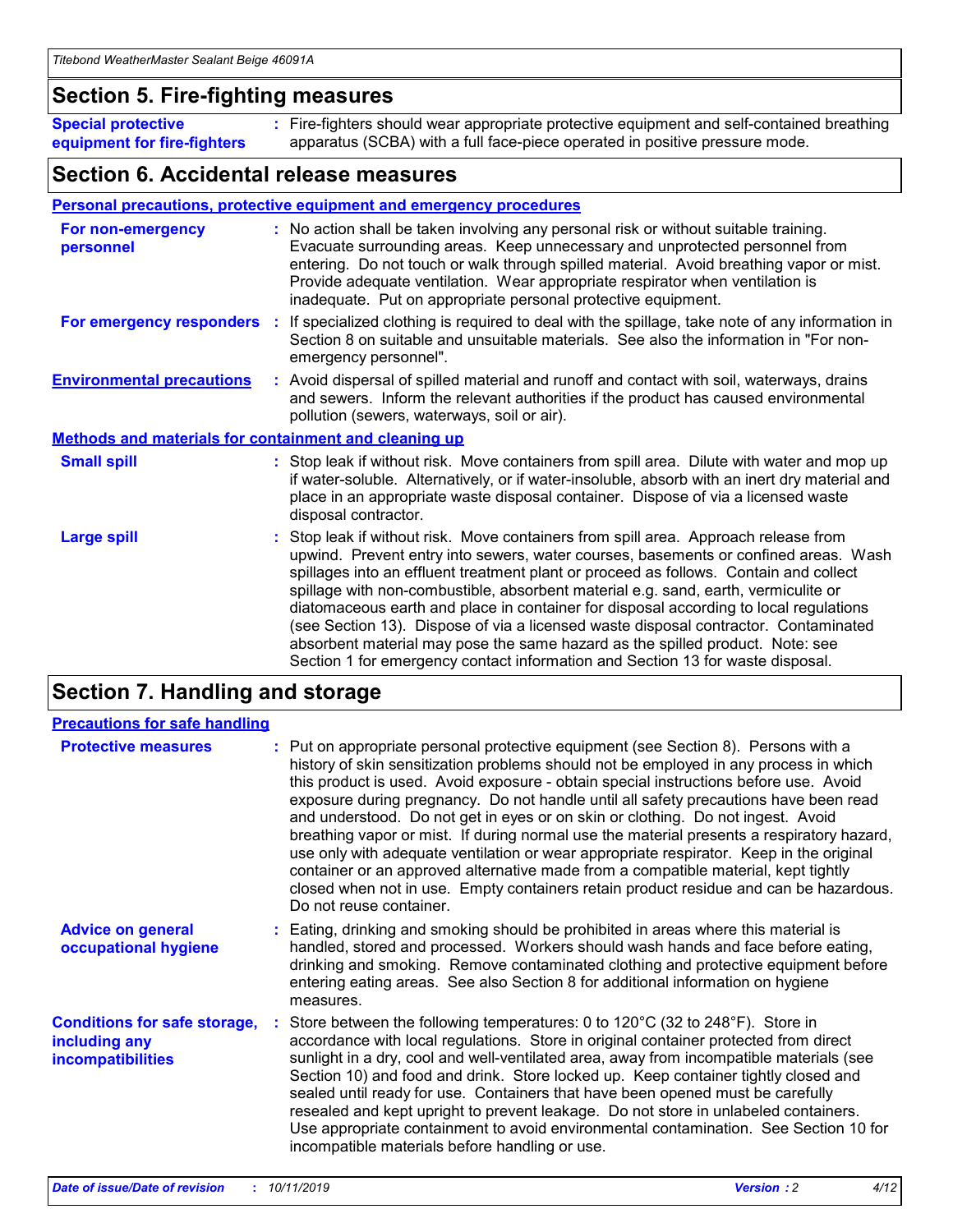# **Section 8. Exposure controls/personal protection**

### **Control parameters**

## **Occupational exposure limits**

| <b>Ingredient name</b>                               |    |                        | <b>Exposure limits</b>                                                                                                                                                                                                                                                                                                                                                                                                                                                                                                                                                                                                 |
|------------------------------------------------------|----|------------------------|------------------------------------------------------------------------------------------------------------------------------------------------------------------------------------------------------------------------------------------------------------------------------------------------------------------------------------------------------------------------------------------------------------------------------------------------------------------------------------------------------------------------------------------------------------------------------------------------------------------------|
| 3-aminopropyltriethoxysilane<br>Dibutyltin dilaurate |    |                        | None.<br>ACGIH TLV (United States, 3/2019). Absorbed through skin.<br>Notes: as Sn<br>TWA: 0.1 mg/m <sup>3</sup> , (as Sn) 8 hours.<br>STEL: 0.2 mg/m <sup>3</sup> , (as Sn) 15 minutes.<br>NIOSH REL (United States, 10/2016). Absorbed through skin.<br>Notes: as Sn<br>TWA: 0.1 mg/m <sup>3</sup> , (as Sn) 10 hours.<br>OSHA PEL (United States, 5/2018). Notes: as Sn<br>TWA: $0.1 \text{ mg/m}^3$ , (as Sn) 8 hours.<br>OSHA PEL 1989 (United States, 3/1989). Absorbed through skin.<br>Notes: measured as Sn<br>TWA: 0.1 mg/m <sup>3</sup> , (measured as Sn) 8 hours. Form: Organic                           |
| <b>Appropriate engineering</b><br>controls           |    |                        | : If user operations generate dust, fumes, gas, vapor or mist, use process enclosures,<br>local exhaust ventilation or other engineering controls to keep worker exposure to<br>airborne contaminants below any recommended or statutory limits.                                                                                                                                                                                                                                                                                                                                                                       |
| <b>Environmental exposure</b><br><b>controls</b>     |    |                        | Emissions from ventilation or work process equipment should be checked to ensure<br>they comply with the requirements of environmental protection legislation. In some<br>cases, fume scrubbers, filters or engineering modifications to the process equipment<br>will be necessary to reduce emissions to acceptable levels.                                                                                                                                                                                                                                                                                          |
| <b>Individual protection measures</b>                |    |                        |                                                                                                                                                                                                                                                                                                                                                                                                                                                                                                                                                                                                                        |
| <b>Hygiene measures</b>                              |    |                        | : Wash hands, forearms and face thoroughly after handling chemical products, before<br>eating, smoking and using the lavatory and at the end of the working period.<br>Appropriate techniques should be used to remove potentially contaminated clothing.<br>Contaminated work clothing should not be allowed out of the workplace. Wash<br>contaminated clothing before reusing. Ensure that eyewash stations and safety<br>showers are close to the workstation location.                                                                                                                                            |
| <b>Eye/face protection</b>                           |    |                        | : Safety eyewear complying with an approved standard should be used when a risk<br>assessment indicates this is necessary to avoid exposure to liquid splashes, mists,<br>gases or dusts. If contact is possible, the following protection should be worn, unless<br>the assessment indicates a higher degree of protection: chemical splash goggles.                                                                                                                                                                                                                                                                  |
| <b>Skin protection</b>                               |    |                        |                                                                                                                                                                                                                                                                                                                                                                                                                                                                                                                                                                                                                        |
| <b>Hand protection</b>                               |    |                        | : Chemical-resistant, impervious gloves complying with an approved standard should be<br>worn at all times when handling chemical products if a risk assessment indicates this is<br>necessary. Considering the parameters specified by the glove manufacturer, check<br>during use that the gloves are still retaining their protective properties. It should be<br>noted that the time to breakthrough for any glove material may be different for different<br>glove manufacturers. In the case of mixtures, consisting of several substances, the<br>protection time of the gloves cannot be accurately estimated. |
| <b>Body protection</b>                               |    | handling this product. | Personal protective equipment for the body should be selected based on the task being<br>performed and the risks involved and should be approved by a specialist before                                                                                                                                                                                                                                                                                                                                                                                                                                                |
| <b>Other skin protection</b>                         |    |                        | : Appropriate footwear and any additional skin protection measures should be selected<br>based on the task being performed and the risks involved and should be approved by a<br>specialist before handling this product.                                                                                                                                                                                                                                                                                                                                                                                              |
| <b>Respiratory protection</b>                        | ÷. | aspects of use.        | Based on the hazard and potential for exposure, select a respirator that meets the<br>appropriate standard or certification. Respirators must be used according to a<br>respiratory protection program to ensure proper fitting, training, and other important                                                                                                                                                                                                                                                                                                                                                         |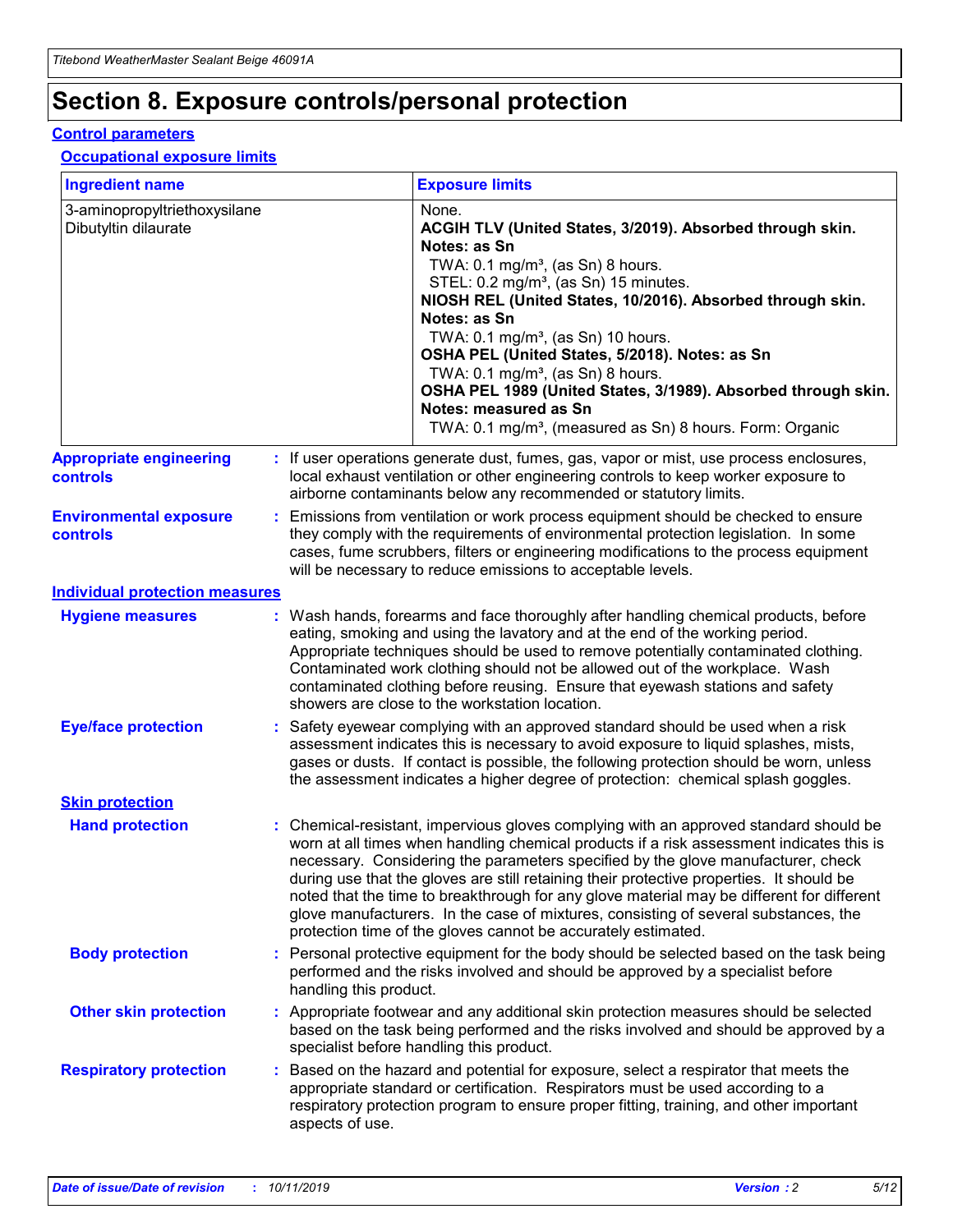## **Section 9. Physical and chemical properties**

### **Appearance**

| <b>Physical state</b>                             | : Liquid. [Paste.]                                                |
|---------------------------------------------------|-------------------------------------------------------------------|
| Color                                             | Beige.                                                            |
| Odor                                              | None [Slight]                                                     |
| <b>Odor threshold</b>                             | : Not available.                                                  |
| рH                                                | : Not applicable.                                                 |
| <b>Melting point</b>                              | : Not available.                                                  |
| <b>Boiling point</b>                              | : $>100^{\circ}$ C ( $>212^{\circ}$ F)                            |
| <b>Flash point</b>                                | : Closed cup: $>200^{\circ}$ C ( $>392^{\circ}$ F) [Setaflash.]   |
| <b>Evaporation rate</b>                           | $:$ <1 (butyl acetate = 1)                                        |
| <b>Flammability (solid, gas)</b>                  | : Not available.                                                  |
| Lower and upper explosive<br>(flammable) limits   | : Not available.                                                  |
| <b>VOC (less water, less</b><br>exempt solvents)  | $: 0$ g/l                                                         |
| <b>Volatility</b>                                 | $: 0\%$ (w/w)                                                     |
| <b>Vapor density</b>                              | : Not available.                                                  |
| <b>Relative density</b>                           | : 1.4329                                                          |
| <b>Solubility</b>                                 | : Insoluble in the following materials: cold water and hot water. |
| <b>Solubility in water</b>                        | : Not available.                                                  |
| <b>Partition coefficient: n-</b><br>octanol/water | : Not available.                                                  |
| <b>Auto-ignition temperature</b>                  | : Not available.                                                  |
| <b>Decomposition temperature</b>                  | : Not available.                                                  |
| <b>Viscosity</b>                                  | : Not available.                                                  |

# **Section 10. Stability and reactivity**

| <b>Reactivity</b>                            |    | : No specific test data related to reactivity available for this product or its ingredients.            |
|----------------------------------------------|----|---------------------------------------------------------------------------------------------------------|
| <b>Chemical stability</b>                    |    | : The product is stable.                                                                                |
| <b>Possibility of hazardous</b><br>reactions |    | : Under normal conditions of storage and use, hazardous reactions will not occur.                       |
| <b>Conditions to avoid</b>                   |    | : No specific data.                                                                                     |
| <b>Incompatible materials</b>                | ٠. | No specific data.                                                                                       |
| <b>Hazardous decomposition</b><br>products   | ÷. | Under normal conditions of storage and use, hazardous decomposition products should<br>not be produced. |

# **Section 11. Toxicological information**

## **Information on toxicological effects**

## **Acute toxicity**

| <b>Product/ingredient name</b> | <b>Result</b>           | <b>Species</b> | <b>Dose</b>                | <b>Exposure</b> |
|--------------------------------|-------------------------|----------------|----------------------------|-----------------|
| 3-aminopropyltriethoxysilane   | <b>ILD50 Dermal</b>     | Rabbit         | 4.29 g/kg                  |                 |
| Dibutyltin dilaurate           | ILD50 Oral<br>LD50 Oral | Rat<br>Rat     | $1.57$ g/kg<br>175 $mg/kg$ |                 |
|                                |                         |                |                            |                 |

**Irritation/Corrosion**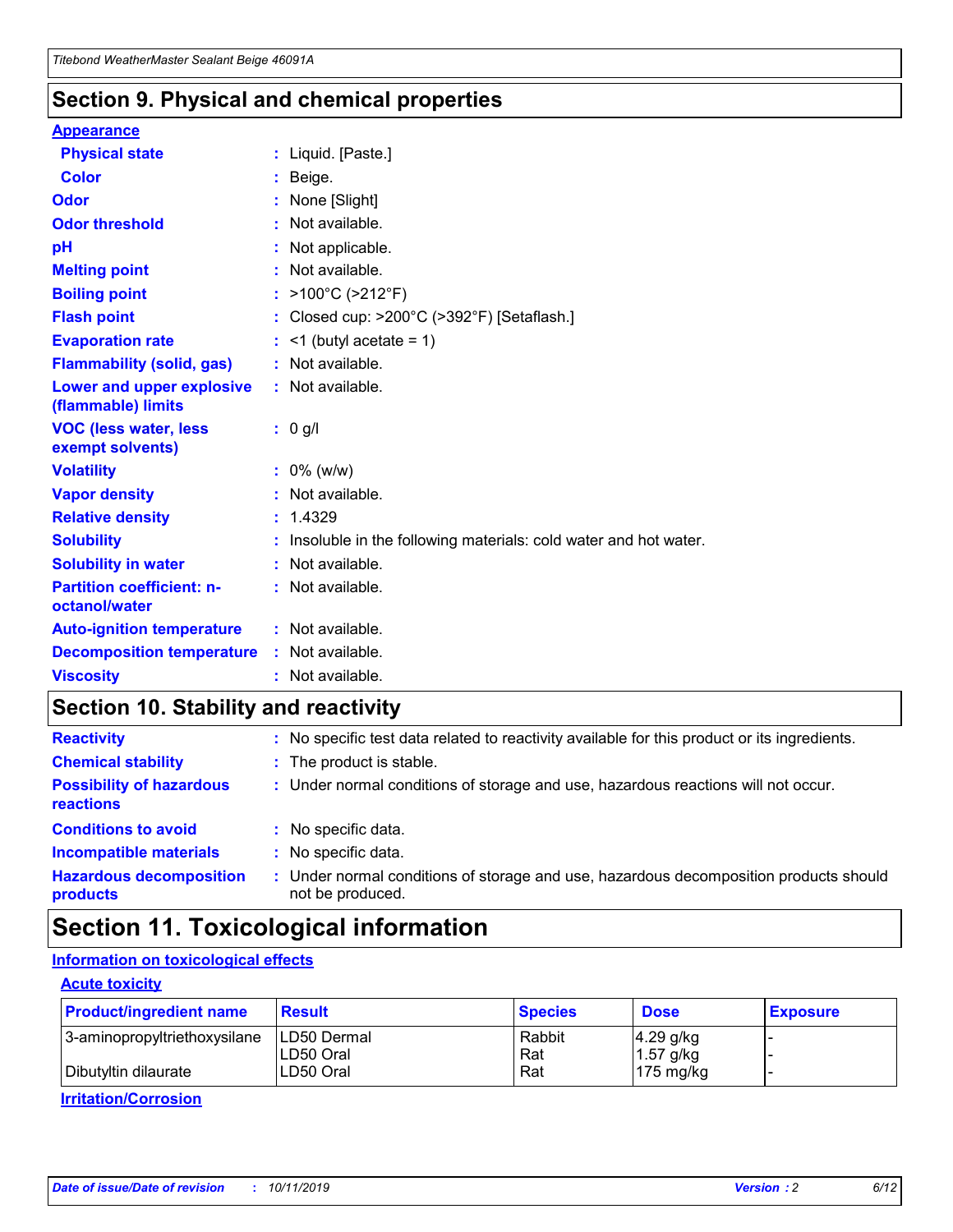# **Section 11. Toxicological information**

| <b>Product/ingredient name</b> | <b>Result</b>            | <b>Species</b> | <b>Score</b> | <b>Exposure</b>           | <b>Observation</b> |
|--------------------------------|--------------------------|----------------|--------------|---------------------------|--------------------|
| 3-aminopropyltriethoxysilane   | Eyes - Mild irritant     | Rabbit         |              | $100$ mg                  |                    |
|                                | Eyes - Severe irritant   | Rabbit         |              | 24 hours 750              |                    |
|                                |                          |                |              | ug                        |                    |
|                                | Skin - Severe irritant   | Rabbit         |              | 24 hours 5                | -                  |
| Dibutyltin dilaurate           | Eyes - Moderate irritant | Rabbit         |              | mq<br><b>24 hours 100</b> |                    |
|                                |                          |                |              | mg                        |                    |
|                                | Skin - Severe irritant   | Rabbit         |              | 500 mg                    |                    |

## **Sensitization**

Not available.

## **Mutagenicity**

Not available.

#### **Carcinogenicity**

Not available.

#### **Reproductive toxicity**

Not available.

#### **Teratogenicity**

Not available.

### **Specific target organ toxicity (single exposure)**

Not available.

#### **Specific target organ toxicity (repeated exposure)**

| <b>Name</b>                                                                  |                                                                                                                             | <b>Category</b> | <b>Route of</b><br>exposure  | <b>Target organs</b> |
|------------------------------------------------------------------------------|-----------------------------------------------------------------------------------------------------------------------------|-----------------|------------------------------|----------------------|
| Dibutyltin dilaurate                                                         |                                                                                                                             | Category 1      | $\qquad \qquad \blacksquare$ | respiratory system   |
| <b>Aspiration hazard</b><br>Not available.                                   |                                                                                                                             |                 |                              |                      |
| <b>Information on the likely</b><br>routes of exposure                       | : Not available.                                                                                                            |                 |                              |                      |
| <b>Potential acute health effects</b>                                        |                                                                                                                             |                 |                              |                      |
| <b>Eye contact</b>                                                           | : May cause eye irritation.                                                                                                 |                 |                              |                      |
| <b>Inhalation</b>                                                            | : No known significant effects or critical hazards.                                                                         |                 |                              |                      |
| <b>Skin contact</b>                                                          | : May cause skin irritation.                                                                                                |                 |                              |                      |
| <b>Ingestion</b>                                                             | : No known significant effects or critical hazards.                                                                         |                 |                              |                      |
| Symptoms related to the physical, chemical and toxicological characteristics |                                                                                                                             |                 |                              |                      |
| <b>Eye contact</b>                                                           | : Adverse symptoms may include the following:<br>irritation<br>watering<br>redness                                          |                 |                              |                      |
| <b>Inhalation</b>                                                            | : Adverse symptoms may include the following:<br>reduced fetal weight<br>increase in fetal deaths<br>skeletal malformations |                 |                              |                      |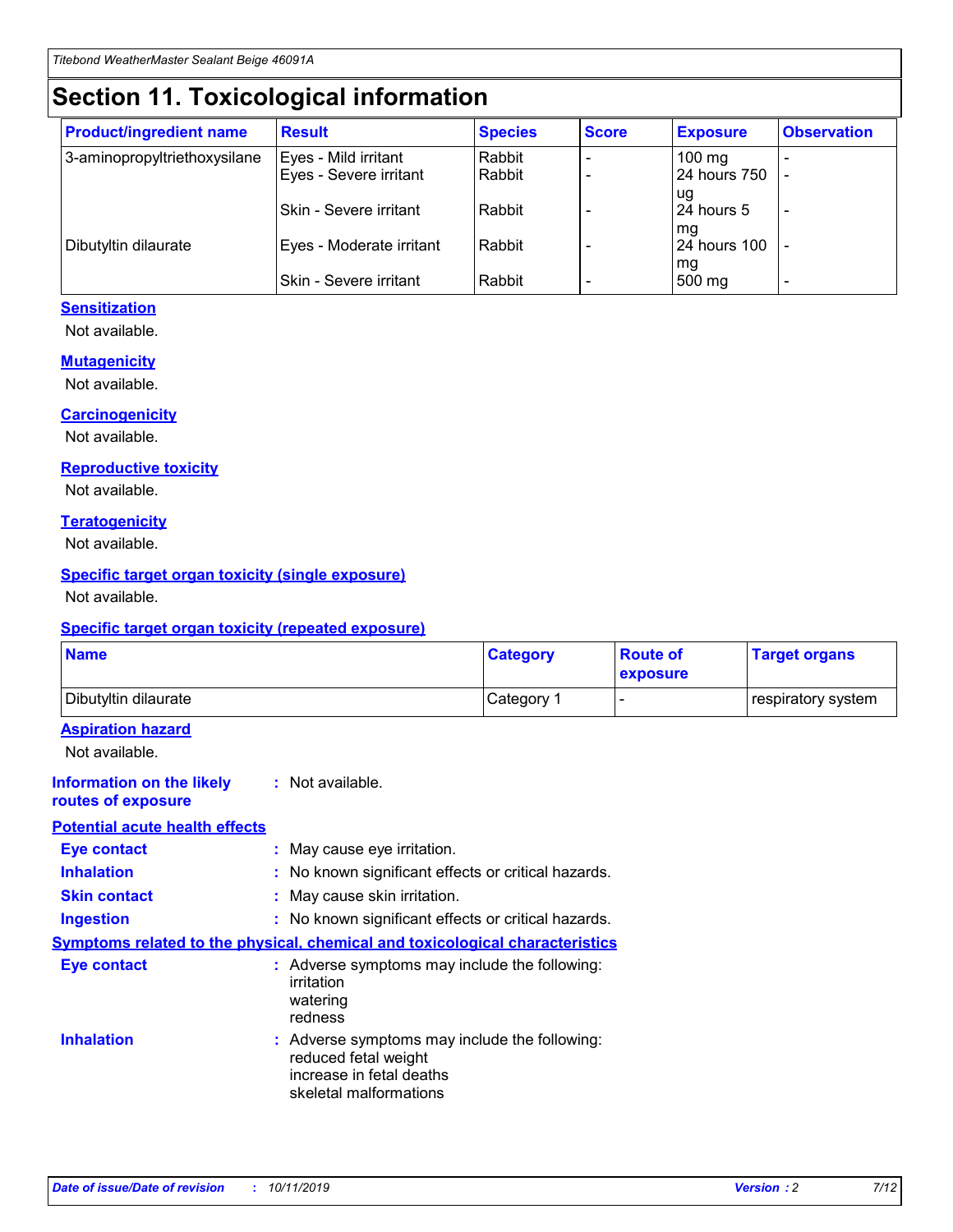# **Section 11. Toxicological information**

| <b>Skin contact</b>                     |                                                                                                          |
|-----------------------------------------|----------------------------------------------------------------------------------------------------------|
|                                         | : Adverse symptoms may include the following:<br>irritation                                              |
|                                         | redness                                                                                                  |
|                                         | reduced fetal weight                                                                                     |
|                                         | increase in fetal deaths                                                                                 |
|                                         | skeletal malformations                                                                                   |
| <b>Ingestion</b>                        | : Adverse symptoms may include the following:                                                            |
|                                         | reduced fetal weight                                                                                     |
|                                         | increase in fetal deaths                                                                                 |
|                                         | skeletal malformations                                                                                   |
|                                         | Delayed and immediate effects and also chronic effects from short and long term exposure                 |
| <b>Short term exposure</b>              |                                                                                                          |
| <b>Potential immediate</b>              | : Not available.                                                                                         |
| effects                                 |                                                                                                          |
| <b>Potential delayed effects</b>        | : Not available.                                                                                         |
| <b>Long term exposure</b>               |                                                                                                          |
| <b>Potential immediate</b>              | : Not available.                                                                                         |
| effects                                 |                                                                                                          |
| <b>Potential delayed effects</b>        | : Not available.                                                                                         |
| <b>Potential chronic health effects</b> |                                                                                                          |
| Not available.                          |                                                                                                          |
| <b>General</b>                          | : Once sensitized, a severe allergic reaction may occur when subsequently exposed to<br>very low levels. |
| <b>Carcinogenicity</b>                  | : No known significant effects or critical hazards.                                                      |
| <b>Mutagenicity</b>                     | No known significant effects or critical hazards.                                                        |
| <b>Teratogenicity</b>                   | May damage the unborn child.                                                                             |
| <b>Developmental effects</b>            | No known significant effects or critical hazards.                                                        |
| <b>Fertility effects</b>                | : May damage fertility.                                                                                  |
| <b>Numerical measures of toxicity</b>   |                                                                                                          |
| <b>Acute toxicity estimates</b>         |                                                                                                          |
|                                         |                                                                                                          |

Not available.

# **Section 12. Ecological information**

### **Toxicity**

| <b>Product/ingredient name</b> | <b>Result</b>                     | <b>Species</b>                       | <b>Exposure</b> |
|--------------------------------|-----------------------------------|--------------------------------------|-----------------|
| Dibutyltin dilaurate           | Chronic EC10 > 2 mg/l Fresh water | Algae - Scenedesmus<br>I subspicatus | l 96 hours i    |

## **Persistence and degradability**

| <b>Product/ingredient name</b> | <b>Test</b>                                                                    | <b>Result</b>  |                   | <b>Dose</b> | <b>Inoculum</b>         |
|--------------------------------|--------------------------------------------------------------------------------|----------------|-------------------|-------------|-------------------------|
| Dibutyltin dilaurate           | OECD 301F<br>Ready<br>Biodegradability -<br>Manometric<br>Respirometry<br>Test | 23 % - 28 days |                   |             |                         |
| <b>Product/ingredient name</b> | <b>Aquatic half-life</b>                                                       |                | <b>Photolysis</b> |             | <b>Biodegradability</b> |
| Dibutyltin dilaurate           |                                                                                |                |                   |             | Inherent                |

## **Bioaccumulative potential**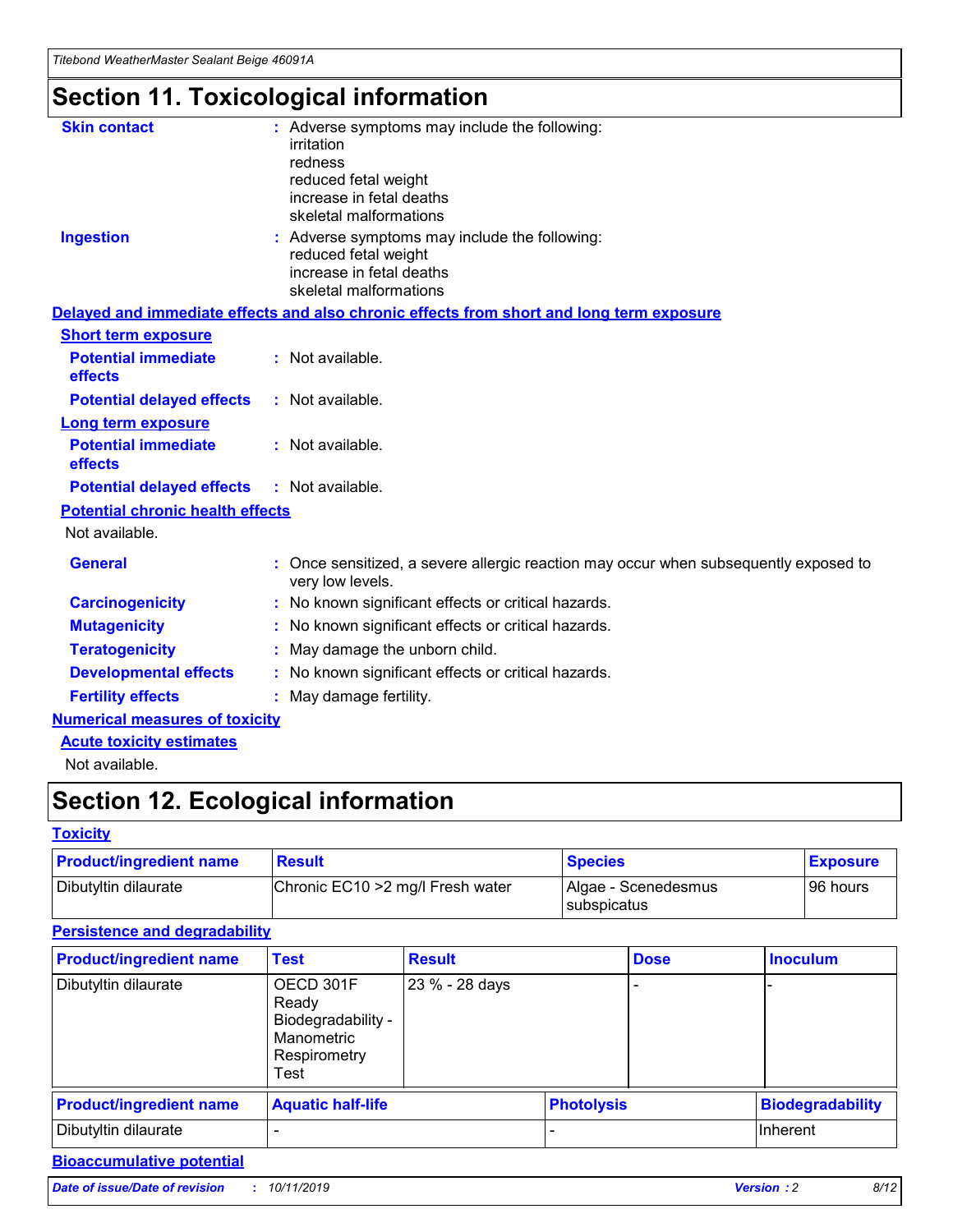# **Section 12. Ecological information**

| <b>Product/ingredient name</b> | $LoaPow$ | <b>BCF</b> | <b>Potential</b> |
|--------------------------------|----------|------------|------------------|
| 3-aminopropyltriethoxysilane   | 1.7      | 3.4        | low              |
| Dibutyltin dilaurate           | 4.44     | 2.91       | low              |

## **Mobility in soil**

| <i></i>                                                       |                                                     |
|---------------------------------------------------------------|-----------------------------------------------------|
| <b>Soil/water partition</b><br>coefficient (K <sub>oc</sub> ) | : Not available.                                    |
| <b>Other adverse effects</b>                                  | : No known significant effects or critical hazards. |

## **Section 13. Disposal considerations**

**Disposal methods :**

The generation of waste should be avoided or minimized wherever possible. Disposal of this product, solutions and any by-products should at all times comply with the requirements of environmental protection and waste disposal legislation and any regional local authority requirements. Dispose of surplus and non-recyclable products via a licensed waste disposal contractor. Waste should not be disposed of untreated to the sewer unless fully compliant with the requirements of all authorities with jurisdiction. Waste packaging should be recycled. Incineration or landfill should only be considered when recycling is not feasible. This material and its container must be disposed of in a safe way. Care should be taken when handling emptied containers that have not been cleaned or rinsed out. Empty containers or liners may retain some product residues. Avoid dispersal of spilled material and runoff and contact with soil, waterways, drains and sewers.

# **Section 14. Transport information**

|                                      | <b>DOT</b><br><b>Classification</b> | <b>TDG</b><br><b>Classification</b> | <b>Mexico</b><br><b>Classification</b> | <b>ADR/RID</b>           | <b>IMDG</b>              | <b>IATA</b>    |
|--------------------------------------|-------------------------------------|-------------------------------------|----------------------------------------|--------------------------|--------------------------|----------------|
| <b>UN number</b>                     | Not regulated.                      | Not regulated.                      | Not regulated.                         | Not regulated.           | Not regulated.           | Not regulated. |
| <b>UN proper</b><br>shipping name    | $\blacksquare$                      |                                     |                                        |                          |                          |                |
| <b>Transport</b><br>hazard class(es) | $\blacksquare$                      | $\overline{\phantom{a}}$            | $\overline{\phantom{a}}$               | $\overline{\phantom{a}}$ | $\overline{\phantom{a}}$ | $\blacksquare$ |
| <b>Packing group</b>                 | $\overline{\phantom{a}}$            | -                                   | -                                      | -                        |                          | -              |
| <b>Environmental</b><br>hazards      | No.                                 | No.                                 | No.                                    | No.                      | No.                      | No.            |

# **Section 15. Regulatory information**

## **U.S. Federal regulations**

## **SARA 302/304**

## **Composition/information on ingredients**

No products were found.

**SARA 304 RQ :** Not applicable.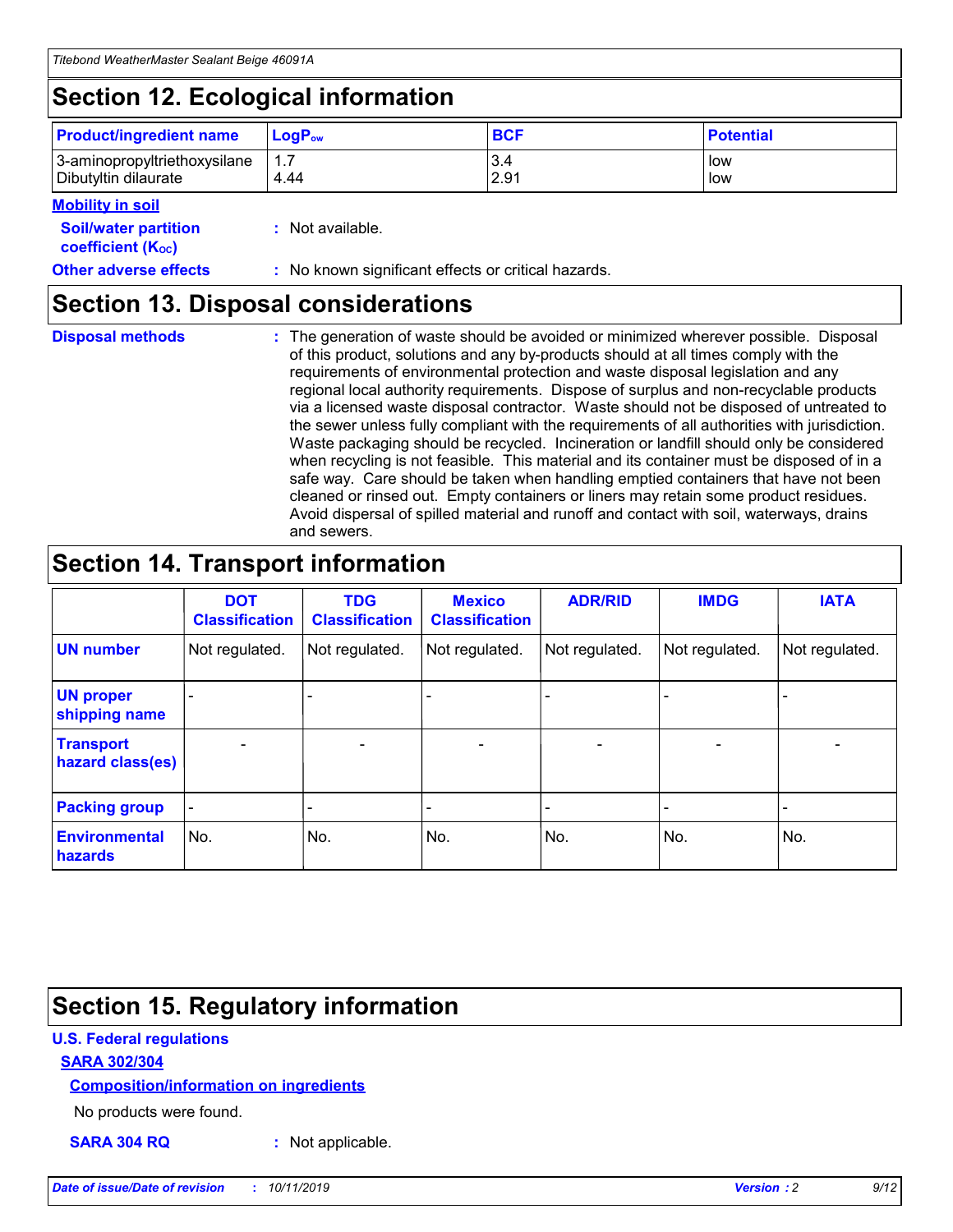# **Section 15. Regulatory information**

## **SARA 311/312**

**Classification :** EYE IRRITATION - Category 2B SKIN SENSITIZATION - Category 1 TOXIC TO REPRODUCTION (Fertility) - Category 1B TOXIC TO REPRODUCTION (Unborn child) - Category 1B

## **Composition/information on ingredients**

| <b>Name</b>                  | $\frac{9}{6}$ | <b>Classification</b>                                                                                            |
|------------------------------|---------------|------------------------------------------------------------------------------------------------------------------|
| 3-aminopropyltriethoxysilane | $\leq$ 3      | <b>FLAMMABLE LIQUIDS - Category 4</b><br><b>ACUTE TOXICITY (oral) - Category 4</b>                               |
|                              |               | SKIN IRRITATION - Category 2<br>EYE IRRITATION - Category 2A                                                     |
| Dibutyltin dilaurate         | ≤0.3          | ACUTE TOXICITY (oral) - Category 3<br>SKIN CORROSION - Category 1C                                               |
|                              |               | SERIOUS EYE DAMAGE - Category 1<br>SKIN SENSITIZATION - Category 1<br><b>GERM CELL MUTAGENICITY - Category 2</b> |
|                              |               | TOXIC TO REPRODUCTION (Fertility) - Category 1B<br>TOXIC TO REPRODUCTION (Unborn child) - Category 1B            |
|                              |               | SPECIFIC TARGET ORGAN TOXICITY (REPEATED<br>EXPOSURE) (respiratory system) - Category 1                          |

### **State regulations**

| <b>Massachusetts</b> | : None of the components are listed. |
|----------------------|--------------------------------------|
| <b>New York</b>      | : None of the components are listed. |
| <b>New Jersey</b>    | : None of the components are listed. |
| <b>Pennsylvania</b>  | : None of the components are listed. |

### **California Prop. 65**

**A** WARNING: This product can expose you to methanol, which is known to the State of California to cause birth defects or other reproductive harm. For more information go to www.P65Warnings.ca.gov.

| <b>Ingredient name</b> | No significant risk Maximum<br>level | acceptable dosage<br>level |
|------------------------|--------------------------------------|----------------------------|
| methanol               |                                      | Yes.                       |

### **International regulations**

**Chemical Weapon Convention List Schedules I, II & III Chemicals** Not listed.

### **Montreal Protocol**

Not listed.

**Stockholm Convention on Persistent Organic Pollutants**

Not listed.

## **UNECE Aarhus Protocol on POPs and Heavy Metals**

Not listed.

## **Inventory list**

## **China :** All components are listed or exempted.

**United States TSCA 8(b) inventory :** All components are active or exempted.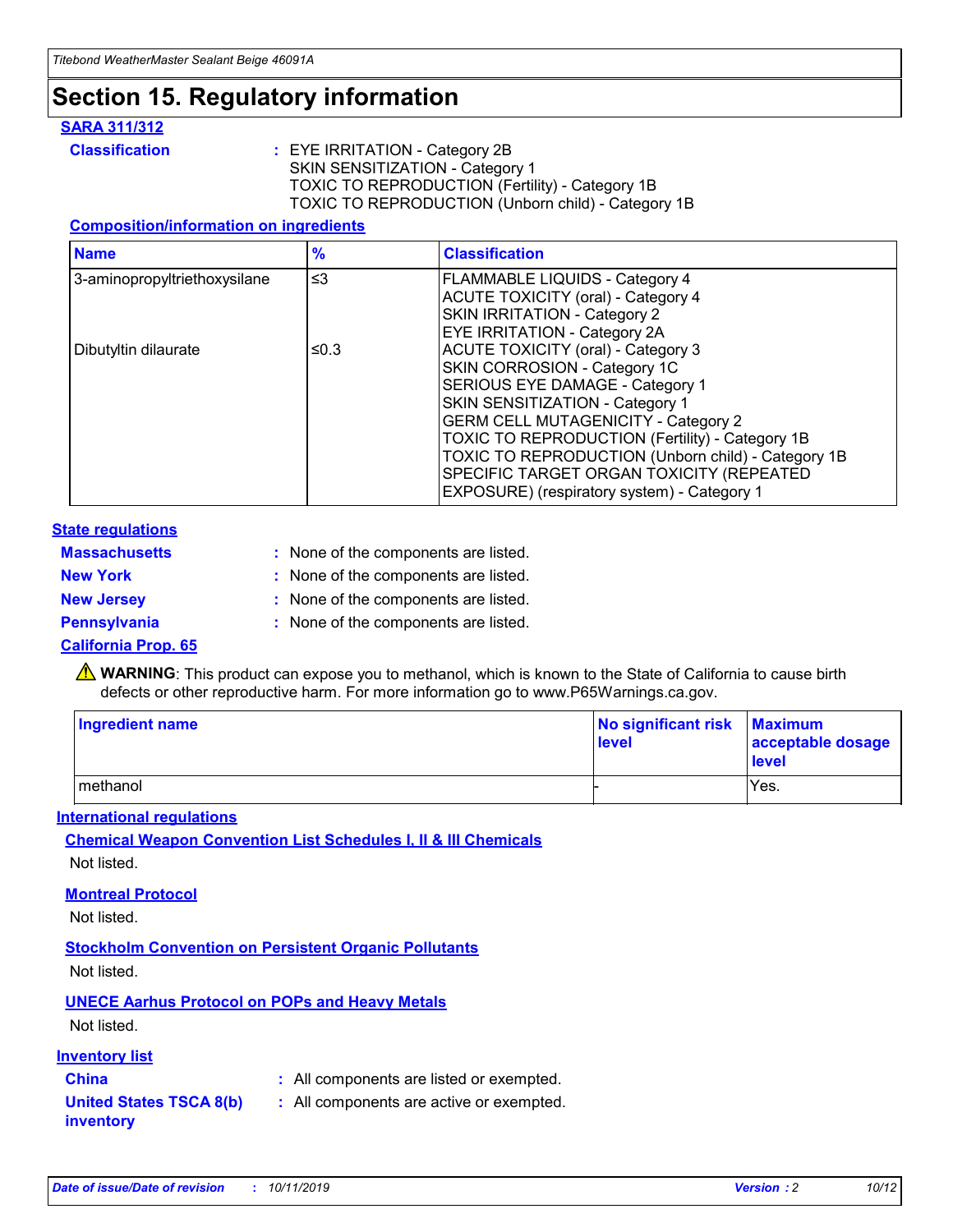# **Section 16. Other information**

**Hazardous Material Information System (U.S.A.)**



**Caution: HMIS® ratings are based on a 0-4 rating scale, with 0 representing minimal hazards or risks, and 4 representing significant hazards or risks. Although HMIS® ratings and the associated label are not required on SDSs or products leaving a facility under 29 CFR 1910.1200, the preparer may choose to provide them. HMIS® ratings are to be used with a fully implemented HMIS® program. HMIS® is a registered trademark and service mark of the American Coatings Association, Inc.**

**The customer is responsible for determining the PPE code for this material. For more information on HMIS® Personal Protective Equipment (PPE) codes, consult the HMIS® Implementation Manual.**

### **National Fire Protection Association (U.S.A.)**



**Reprinted with permission from NFPA 704-2001, Identification of the Hazards of Materials for Emergency Response Copyright ©1997, National Fire Protection Association, Quincy, MA 02269. This reprinted material is not the complete and official position of the National Fire Protection Association, on the referenced subject which is represented only by the standard in its entirety.**

**Copyright ©2001, National Fire Protection Association, Quincy, MA 02269. This warning system is intended to be interpreted and applied only by properly trained individuals to identify fire, health and reactivity hazards of chemicals. The user is referred to certain limited number of chemicals with recommended classifications in NFPA 49 and NFPA 325, which would be used as a guideline only. Whether the chemicals are classified by NFPA or not, anyone using the 704 systems to classify chemicals does so at their own risk.**

**Procedure used to derive the classification**

| <b>Classification</b>                                                                                                                                                    |                                                                                                                                                  | <b>Justification</b>                                                                                                                                                                                                                                                                                                                                                                                                 |  |
|--------------------------------------------------------------------------------------------------------------------------------------------------------------------------|--------------------------------------------------------------------------------------------------------------------------------------------------|----------------------------------------------------------------------------------------------------------------------------------------------------------------------------------------------------------------------------------------------------------------------------------------------------------------------------------------------------------------------------------------------------------------------|--|
| EYE IRRITATION - Category 2B<br>SKIN SENSITIZATION - Category 1<br>TOXIC TO REPRODUCTION (Fertility) - Category 1B<br>TOXIC TO REPRODUCTION (Unborn child) - Category 1B |                                                                                                                                                  | Expert judgment<br>Expert judgment<br>Expert judgment<br>Expert judgment                                                                                                                                                                                                                                                                                                                                             |  |
| <b>History</b>                                                                                                                                                           |                                                                                                                                                  |                                                                                                                                                                                                                                                                                                                                                                                                                      |  |
| Date of printing                                                                                                                                                         | : 4/22/2022                                                                                                                                      |                                                                                                                                                                                                                                                                                                                                                                                                                      |  |
| Date of issue/Date of<br>revision                                                                                                                                        | : 10/11/2019                                                                                                                                     |                                                                                                                                                                                                                                                                                                                                                                                                                      |  |
| Date of previous issue                                                                                                                                                   | : 10/16/2020                                                                                                                                     |                                                                                                                                                                                                                                                                                                                                                                                                                      |  |
| <b>Version</b>                                                                                                                                                           | $\therefore$ 2                                                                                                                                   |                                                                                                                                                                                                                                                                                                                                                                                                                      |  |
| <b>Key to abbreviations</b>                                                                                                                                              | $\therefore$ ATE = Acute Toxicity Estimate<br><b>BCF</b> = Bioconcentration Factor<br>IBC = Intermediate Bulk Container<br>$UN = United Nations$ | GHS = Globally Harmonized System of Classification and Labelling of Chemicals<br>IATA = International Air Transport Association<br><b>IMDG = International Maritime Dangerous Goods</b><br>LogPow = logarithm of the octanol/water partition coefficient<br>MARPOL = International Convention for the Prevention of Pollution From Ships, 1973<br>as modified by the Protocol of 1978. ("Marpol" = marine pollution) |  |